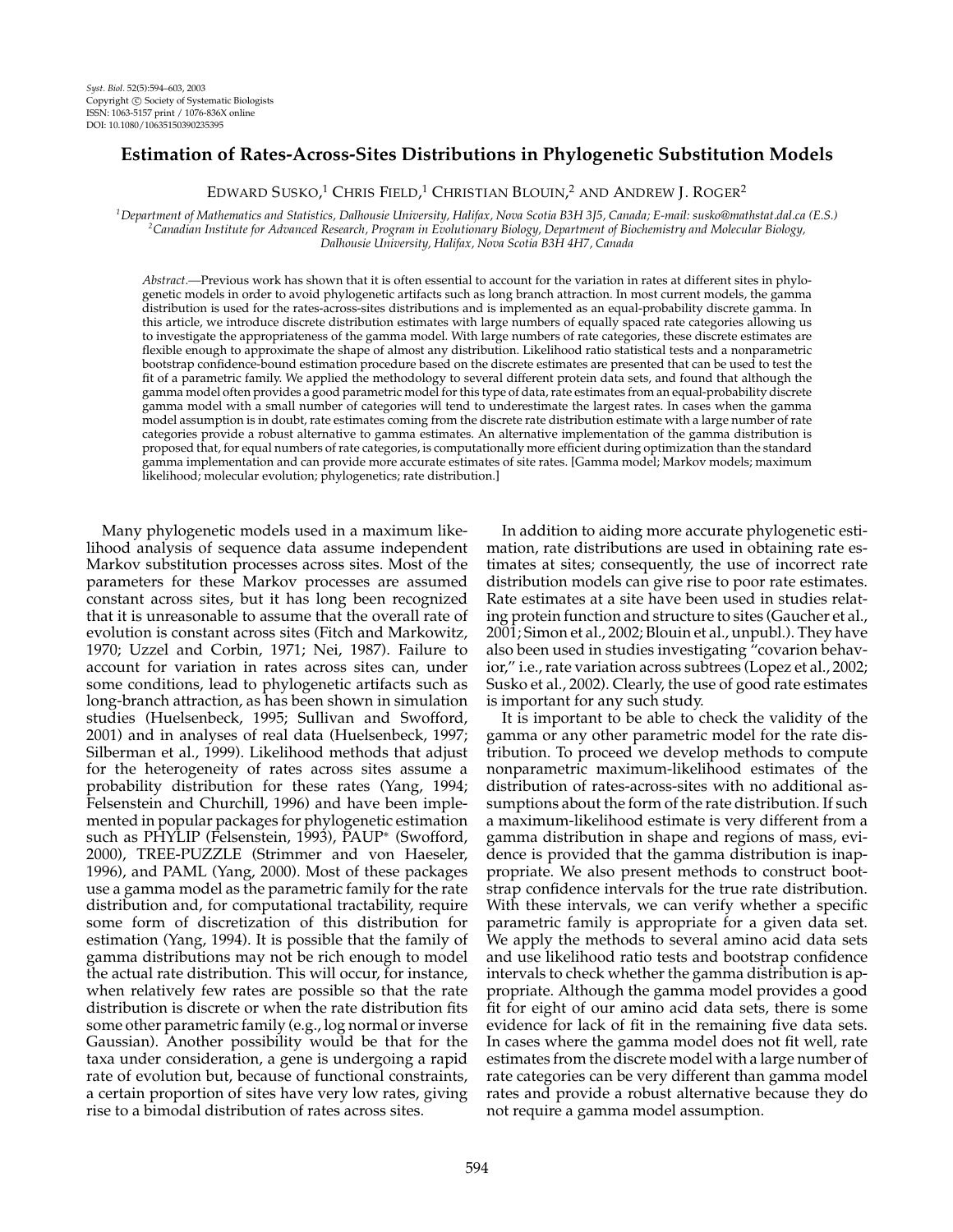# RATES-ACROSS-SITES MODELS

The most common way of modeling rate variation is through a rate distribution. Rates at sites are treated as random (usually independent) variables that are drawn from a common distribution. To ensure that the branch lengths in the tree can be interpreted as the expected number of substitutions between the two nodes at the ends of the branch, the rate distribution must be chosen so that  $E[r] = 1$ .

The rate distribution in the rates-across-sites model can be any random distribution, including both continuous and discrete distributions. The most commonly used continuous model is the gamma model with density for rates:

$$
g(r; \alpha) = \alpha^{\alpha} r^{\alpha - 1} \exp(-\alpha r) / \Gamma(\alpha).
$$

The gamma model allows for a variety of different shapes for the probability density function of rates but cannot model all possible probability densities. For instance, it cannot be used to model a bimodal density for the rates. When testing whether the gamma model is appropriate, to ensure that any distributional form can be approximated we use a discrete model with a large number of rates. The discrete model is specified by the set of rates,  $r_1, \ldots, r_k$ , that have positive probabilities, ζ1*,* ... *,* ζ*<sup>k</sup> ,* of occurring and can approximate parametric densities well.

A discrete approximation will usually be required for continuous rate distribution models such as the gamma because of the computational difficulties in evaluating likelihoods. For the usual independent sites model, the likelihood is the product over sites of the unconditional probabilities, *f* (*x*), of those data *x* observed at the sites. The unconditional probabilities *f* (*x*) are calculated through  $f(x | r)$ , the conditional probability of x given the rate at a site, which can be calculated directly through a postorder tree traversal algorithm that requires summation of a number of terms that grows roughly linearly with the number of taxa. The unconditional probabilities are related to the conditional probabilities through

$$
f(x) = \int f(x | r)g(r) dr \tag{1}
$$

for a continuous rate density *g*(*r*) and through

$$
f(x) = \sum_{j} f(x | r_j) \zeta_j
$$
 (2)

for a discrete rate distribution. Explicit calculation of Equation 1 would prevent use of the postorder tree traversal algorithm and require summation over a number of terms that grows exponentially with the number of taxa. It is to avoid this computational difficulty that the discrete approximations are used in practice.

In the discussion below, we introduce the three main models that we will use. The first is the model that is most frequently implemented in present software, the second is a discrete alternative implemented here with large numbers of rate categories, and the third is a different implementation of the gamma model that allows one to more easily deal with large numbers of rate categories.

## *Discrete Gamma Estimate*

The discrete gamma estimate (DGE) used by TREE-PUZZLE is based on the approximation of Yang (1994):

$$
f(x) = \int f(x | r)g(r) dr \approx \sum_{j=1}^{k} \frac{1}{k} f(x | r_j),
$$
 (3)

where  $g(r)$  is the gamma density with parameter  $\alpha$ . Here *r*<sub>1</sub>*,* ... *, r*<sub>*k*</sub> are calculated as the  $1/(2k)$ , ... *,*  $(2k - 1)/(2k)$ percentage points of the gamma distribution and then rescaled so that  $\sum r_j/k = 1$ . Because the gamma distribution depends on the parameter  $\alpha$ ,  $r_1$ , ...,  $r_k$  are functions of  $\alpha$ . The parameter  $\alpha$  is chosen so that  $r_1, \ldots, r_k$ give the largest approximate likelihood  $\prod_i f(x_i)$ . Under this approach, each choice of  $\alpha$  gives different  $r_i$  so that the  $f(x \mid r_i)$  need to be recomputed during optimization, which is an expensive calculation.

# *Discrete Estimate*

We construct a discrete estimate (DE) using a discrete model for the rate distribution. For a fixed grid  $r_1 < \cdots < r_n$ *r*<sub>*k*</sub> of rates and corresponding probabilities  $\zeta_1, \ldots, \zeta_k$ , the probability of data *x* at a site is

$$
f(x) = \sum_{j=1}^k \zeta_j f(x_i, r_j).
$$

The parameters in the rate distribution that are estimated are  $\zeta_1, \ldots, \zeta_k$ . They are chosen to maximize the likelihood over all  $\zeta_1, \ldots, \zeta_k$  that satisfy  $\zeta_j \geq 0$ ,  $\sum \zeta_j = 1$  and  $E[r] = \sum \zeta_i r_i = 1$ . In our examples, the maximization was done using the general constrained optimization algorithm VE11AD in the Harwell Subroutine Library (HSL). We vary the size of the grid for illustration but always choose the grid to be equally spaced and usually use a large grid of values  $(k = 101)$ . This approach is in contrast to the grid used for the DGE, which is unequally spaced and usually based on a small number of intervals.

Even though the distribution we fit is discrete, with a large enough grid it can approximate any distribution reasonably well. Thus, the discrete estimate can be thought of as a nonparametric estimate of the rate distribution (it does not correspond to a family described by a few parameters). This approach is useful for comparison with parametric estimates and can be used to assess the appropriateness of a specific parametric family.

#### *Discrete Gamma Probability Estimate*

Alternative gamma model estimates can be obtained through different approximations to Equation 1. One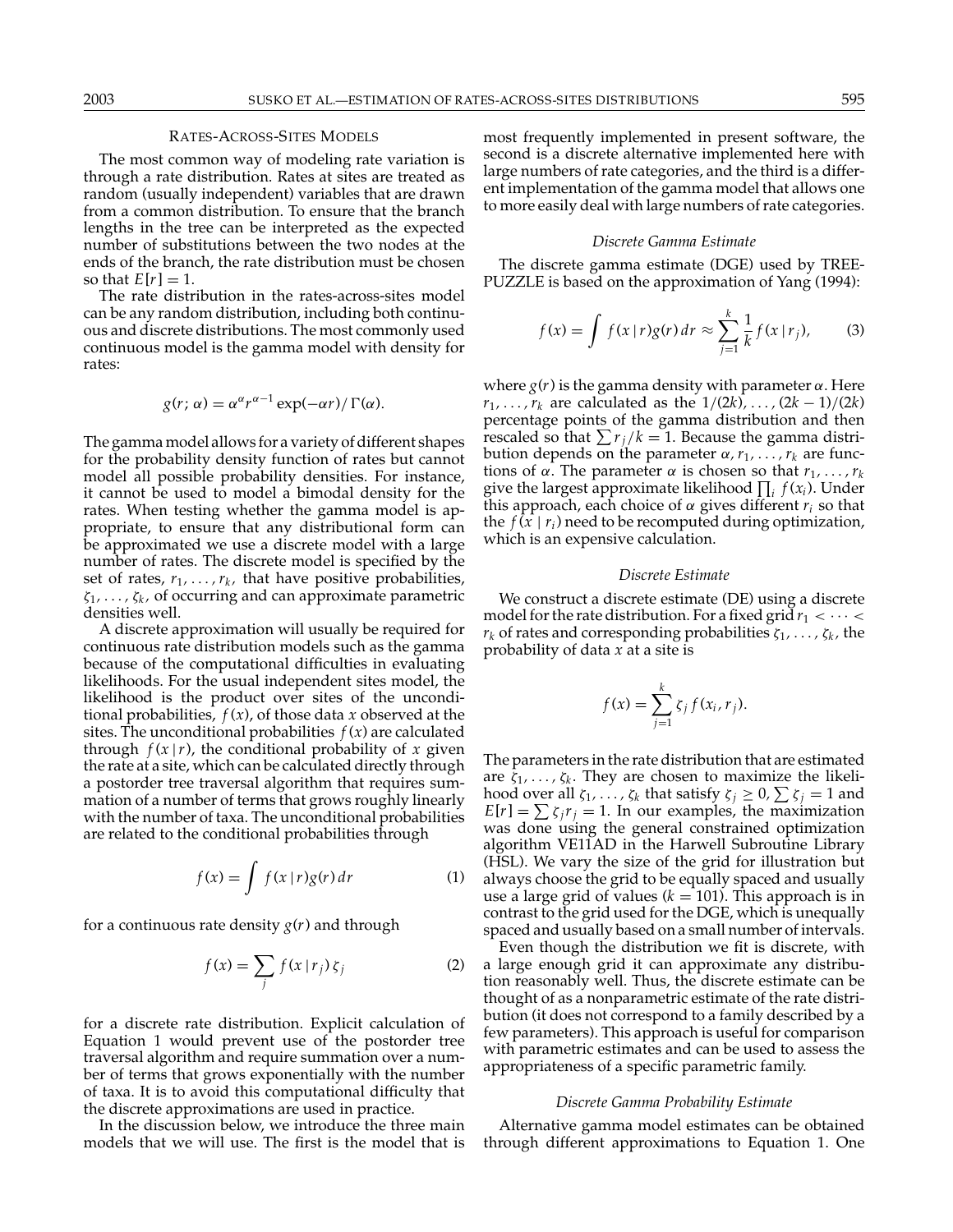estimate that will be of value for comparison to the discrete estimate is the discrete gamma probability estimate (DGPE).

Given a set of rates,  $r_1, \ldots, r_k$ , contained in intervals *I*<sub>1</sub>, ..., *I*<sub>k</sub>, let  $\zeta_i(\alpha)$  be the probability of a rate in the interval *Ij* calculated under the gamma distribution with parameter α. The approximation to Equation 1 used to obtain the DGPE is

$$
f(x) = \int f(x \mid r)g(r) dr \approx \sum_{j=1}^{k} \zeta_j(\alpha) f(x \mid r_j).
$$

The parameter  $\alpha$  is chosen so that  $\zeta_1(\alpha)$ , ...,  $\zeta_k(\alpha)$  give the largest approximate likelihood  $\prod_i f(x_i)$ . In our examples, given a set of rates, intervals were chosen as  $I_1 = (0, b_1]$ ,  $I_j = (b_{j-1}, b_{j+1}]$ ,  $j = 2...$ ,  $k - 1$  and  $I_k =$  $(b_{k-1}, \infty)$ , where  $b_j = (r_j + r_{j+1})/2$ ,  $j = 1, \ldots, k-1$ .

Because the last rate category is always infinite in length, with a large number of categories, it should be chosen so that the gamma probabilities and site likelihoods for rates within it are small. One way to choose would be to check for rate estimates that are close to the lower boundary for the last rate category. If a significant number of rates are close, a refitting with a larger upper bound on the last rate category should be considered. In our examples, for simplicity, because of a lack of prior information, and to make comparison with the DE simpler, we have chosen the first *k* − 1 intervals to be of equal width, but in principle they need not be.

Choosing the probabilities  $\zeta_i(\alpha)$  through maximumlikelihood estimation for a fixed set of rates, which is how the DGPE is determined, has substantial computational advantages over choosing the rates  $r_i(\alpha)$ , which is what is done to obtain the DGE. For DGPE, which maximizes over the probabilities, the conditional probabilities of the data  $f(x | r_i)$  are fixed throughout the computation. These conditional probabilities are relatively expensive to compute. In contrast for DGE, where rates  $r_i(\alpha)$  change every time a new  $\alpha$  is considered, the conditional probabilities must be recalculated.

Most phylogenetic analyses with a rates-across-sites model require estimation of both rate distribution parameters and a tree. In principle, this estimation can be done by maximizing the likelihood over both by, for instance, alternating between estimation of the tree for fixed rate distribution parameters and estimation of the rate distribution parameters with a fixed tree. However, the estimation of a tree is very computationally expensive, and so, while this is the preferred approach in principle, we have not implemented it with any of the forms of estimation below. In all cases, the rate distribution parameters are estimated with a fixed tree; to further avoid computational difficulties, in most cases the tree was estimated by means other than maximum-likelihood estimation. In such implementations, if the initial distribution used in the estimation (usually a gamma model) is determined to be unacceptable as a rate distribution model, one should re-estimate the tree and check for differences.

In the examples considered here, the gamma distribution was the initial distribution and was not found to be in gross error. For the eubacterial hsp-70 data set where the gamma model seemed in greatest doubt, re-estimation of the tree with a discrete estimate of the rate distribution gave the same topology as the gamma rate distribution and similar, but on average shorter, branch lengths (see Fig. 1).

# GENE FAMILIES EXAMINED

We fit rate distributions to a number of different data sets. The data sets are available at http://www.treebase.org/treebase under study accession number S910; the matrix accession numbers are indicated in Table 1. The data sets were  $β$ -tubulin; eukaryote, plant, archaebacterial, and eubacterial forms of hydroxymethylglutaryl-CoA (HMG-CoA) reductase; eubacterial plus mitochondrial-targeted chaperonin 60 sequences; eubacterial and mitochondrial heat shock protein (hsp) 70 sequences; cytosolic homologs of hsp-90 from eukaryotes; cytosolic-type malate dehydrogenase (cMDH) from eukaryotes, eubacteria, and chloroplasts; archaebacterial and eukaryotic elongation factor 1-α, (EF-1α); eukaryotic HBS1; and eukaryotic release factor 3 (eRF3).

All alignments were performed using the progressive alignment method implemented in ClustalW 1.8 (Thompson et al., 1994) with default settings. Alignments were inspected by eye, and regions of ambiguous alignment were removed. Alignments are available upon request from the authors. Phylogenies were inferred by first estimating a maximum-likelihood distance matrix using TREE-PUZZLE with an eight-category gamma distribution (DGE) model of rate variation and the PAM amino acid substitution matrix (Dayhoff and Eck, 1968; Dayhoff et al., 1979). The Fitch–Margoliash method (implemented in FITCH; Felsenstein, 1993) was used to infer trees from the distance matrices by multiple random stepwise addition replicates and global rearrangements. Branch lengths of the optimal topology were then reestimated under maximum likelihood with model specifications as above. The  $\beta$ -tubulin data set was used as the main data set for illustration and was treated differently. Partly to illustrate the difficulties of rate estimation with small number of rate categories, four rate categories were used with this data set, and because it was the main illustrative example, full maximum-likelihood estimation was used to obtain the tree.

# RATE DISTRIBUTION ESTIMATION

As an example of rate distribution estimation we consider in detail the aligned amino acid data set of  $\beta$ -tubulin composed of 431 sites for 22 taxa. The log likelihood for the model with a single rate was −3319.73246. By comparison the log likelihoods for all of the models that allow rates to vary according to a distribution were in the range of −3170 to −3150, suggesting that for these data some model of rate variation is needed.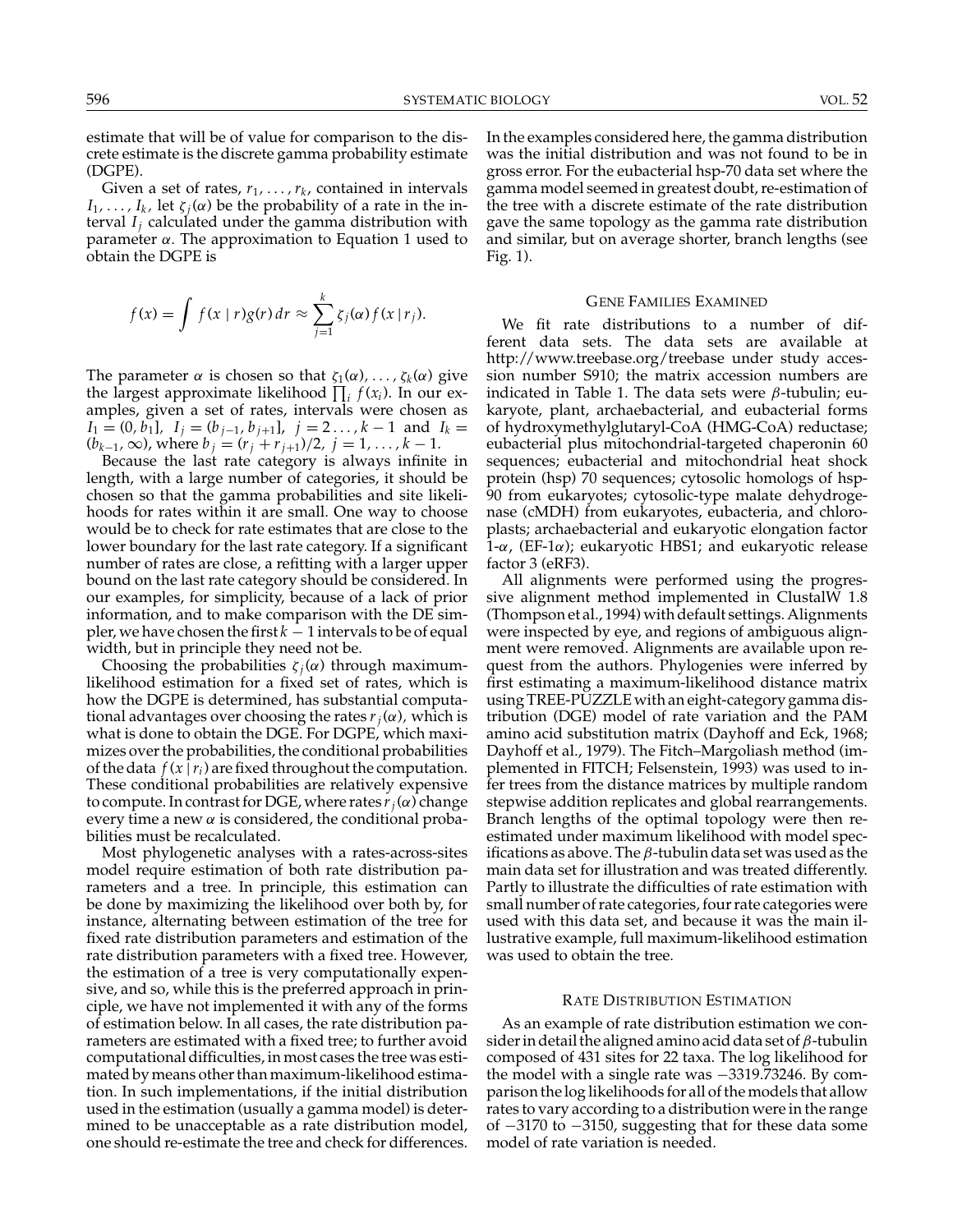# Eubacterial hsp70 - Initial Gamma Tree



#### Eubacterial hsp70 - Optimal Tree for DE Rate Distribution



FIGURE 1. Plots of the estimated trees for the eubacterial hsp70 data set. Both trees were estimated using the Fitch–Margoliash method. Branch lengths were then re-estimated under maximum likelihood. The top panel gives the estimated tree with eight category DGE distances obtained using TREE-PUZZLE. The bottom panel gives the tree estimated using DE distances.

The plots of the estimated cumulative distribution function,  $G(r) = \sum_{r_j \le r} \zeta_j$ , for the DE and the gamma cumulative distribution function for the  $\alpha = 0.271$  resulting from DGPE are given in Figure 2; both the DE and DGPE were based on estimates with 101 rates between 0 and 10. The log likelihood for the discrete estimate was −3153.713 and that for the DGPE was −3154.249. The likelihoods for the models are similar, and the basic patterns in the distributions are similar, both having a rapid initial increase and then a leveling off (Gu et al., 1995; Waddell et al., 1997). The distributions are, however, quite different with the DE, exhibiting several large steps. This is not an optimization artifact. Estimation was done using the general constrained optimization algorithm VE11AD in the HSL and cross-checked with the E04UCF routine in the Numerical Algorithms Group FORTRAN libraries; convergence criteria were met.

With a large number of grid points, it was quite common for the DE to assign probability to only a few rates. This happens because the probabilities  $f(x | r)$  of data given the rate are almost the same for rates *r* that are close together. Because of this, a rate distribution that assigns relatively large probability to a few rates, say  $r_1, \ldots, r_k$ , will give almost the same likelihood as a rate distribution that, for instance, assigns approximately the same probability as was assigned to each of the *ri* spread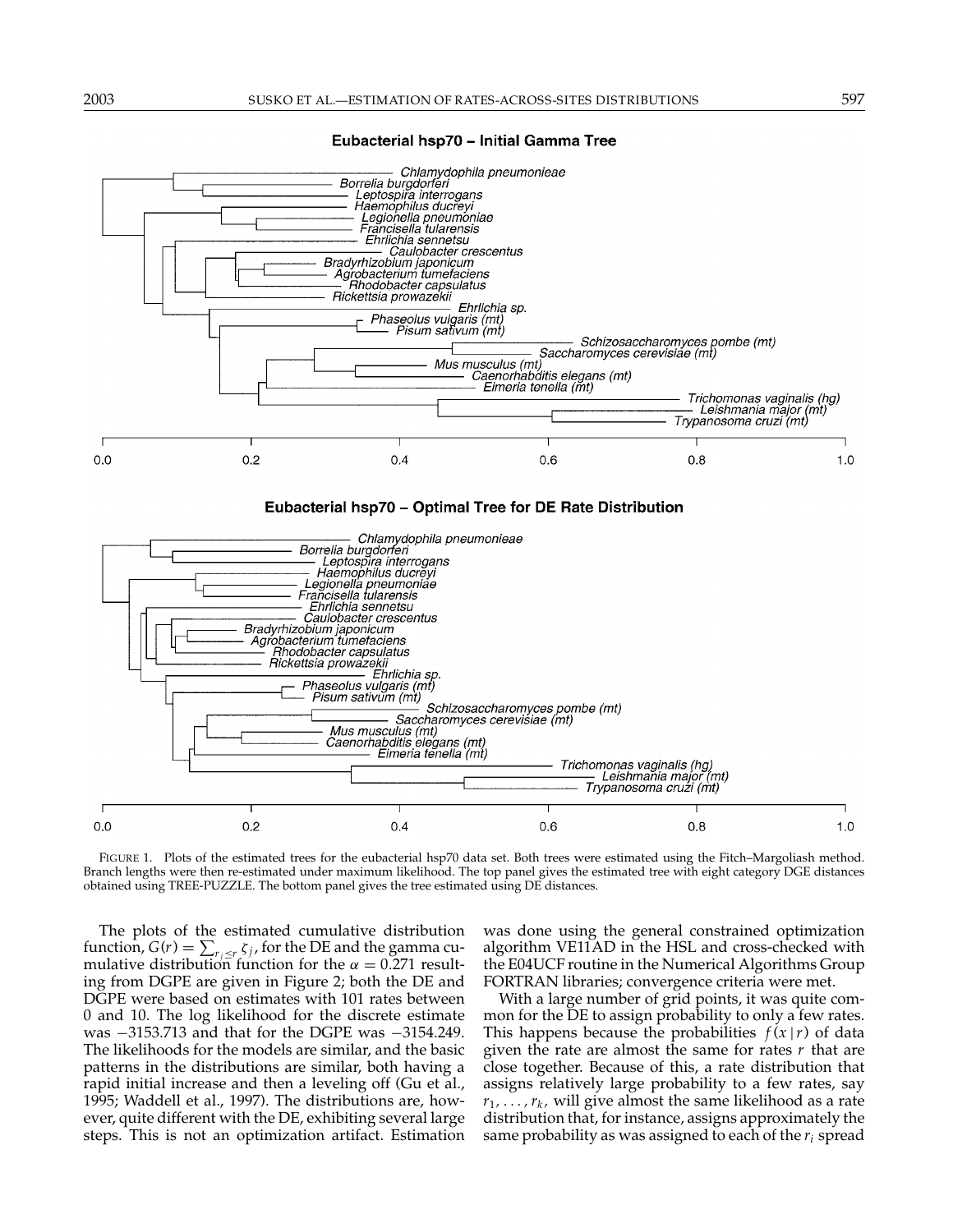| Accession no. | Data set                       | No. sites | No. taxa | Difference | Cutoff | Р     |
|---------------|--------------------------------|-----------|----------|------------|--------|-------|
| M1508         | $\beta$ -tubulin               | 431       | 22       | 0.54       | 4.12   | 0.932 |
| M1500         | eukaryotic, EF-1 $\alpha$      | 269       | 27       | 3.00       | 7.33   | 0.652 |
| M1499         | eubacterial, chaperonin 60     | 513       | 22       | 3.58       | 7.77   | 0.532 |
| M1496         | archaebacterial, HMG-CoA       | 251       | 11       | 2.40       | 5.18   | 0.440 |
| M1506         | plant, HMG-CoA                 | 251       | 15       | 1.58       | 3.05   | 0.290 |
| M1501         | eukaryotic, HMG-CoA            | 251       | 17       | 2.84       | 5.27   | 0.270 |
| M1497         | archaebacterial, EF-1 $\alpha$ | 269       | 13       | 3.14       | 4.69   | 0.175 |
| M1505         | eukaryotic, cMDH               | 319       | 16       | 3.33       | 3.94   | 0.072 |
| M1502         | eukaryotic, HBS1               | 269       | 13       | 6.02       | 5.24   | 0.020 |
| M1504         | eukaryotic, hsp-90             | 547       | 37       | 10.69      | 7.90   | 0.008 |
| M1498         | eacterial, HMG-CoA             | 251       | 14       | 8.15       | 5.23   | 0.002 |
| M1507         | eukaryotic, eRF3               | 269       | 17       | 11.24      | 5.54   | 0.000 |
| M1503         | eubacterial, hsp-70            | 479       | 23       | 15.38      | 6.48   | 0.000 |

TABLE 1. Differences in log likelihoods for the DE and DGPE models for several data sets. The *P* value is given for a test of the null hypothesis that the gamma model is appropriate as it is the critical value for a 0.05-level test; both were determined by parametric bootstrapping.

out over a large number of rates that are very close to *ri* . Nevertheless, because the  $f(x | r)$  are usually quite different for rates that are further apart, estimates that involve summing over rates, such as the cumulative distribution function and the conditional mean rate at a site, tend to be quite stable.

There was only a small difference in log likelihoods between the gamma and discrete models for this data set. Because the DE is a maximizer of the log likelihood over a very flexible family of distributions, one can conclude that estimation with any other family of rate distributions would similarly show a small difference in likelihood; otherwise, a discrete approximation to it would have given the DE. This similarity is illustrated in the present case by the log likelihood for the gamma + invariable sites model, which gave a log likelihood of −3154.242, only marginally larger than the log likelihood of −3154.29 for the gamma model.

To check whether the estimate of the tree would change significantly with a different rate distribution, we reestimated the tree using the DE as the rate distribution. The resulting log likelihood was −3153.35. The topology



FIGURE 2. The DE and DGPE rate cumulative distribution estimates and 95% bootstrap confidence bounds for the  $\beta$ -tubulin data. The DE and DGPE rate distribution estimates were estimated with 101 rates equally spaced between 0 and 10.

was the same, and there were only small changes in some of the branch lengths. This result reinforces our point that more iterations of estimating the rates and then the tree may not be necessary.

# LIKELIHOOD RATIO TESTS FOR THE FIT OF THE GAMMA MODEL

The gamma distribution seems to provide a reasonable model for the  $\beta$ -tubulin data. To check whether this property was more widely applicable, we obtained the likelihood differences between DE and DGPE for a number of other data sets. These were then used in likelihood ratio tests of the null hypothesis that the gamma model is appropriate. The results are given in Table 1, sorted with respect to *P* value in decreasing order. The estimated *P* values range from 0.000 to 0.932. Five of the data sets have *P* values <0.05, with one other having a relatively small estimated *P* value of 0.072. For the other seven data sets, there is no significant evidence of a departure from the gamma model.

Two data sets have *P* values between 0.01 and 0.10, and four data sets have estimated *P* values <0.01, with two of these having *P* values estimated as 0.000. Nevertheless, none of the log-likelihood differences were extremely large, suggesting that although there is significant evidence of a departure from the gamma model, the departure may not be an indication of a very different rate distribution. To investigate this possibility further, we constructed confidence bounds for the true rate distribution for the data set (eubacterial hsp-70) that gave the largest difference in log likelihoods. Approximate 95% confidence bounds for the rate distribution were constructed using the bootstrap methodology, discussed in more detail below. The result is given in Figure 3. One can see that the estimated gamma cumulative rate distribution is well within the bounds in the region where the rate distribution increases most quickly. The distribution falls outside of the bounds only for large rates. In this case, the data suggest that it is unlikely that the rate distribution has mass at large rates yet the gamma model requires positive probability everywhere.

The results reported in Table 1 are based on parametric bootstrapping; because many of the estimated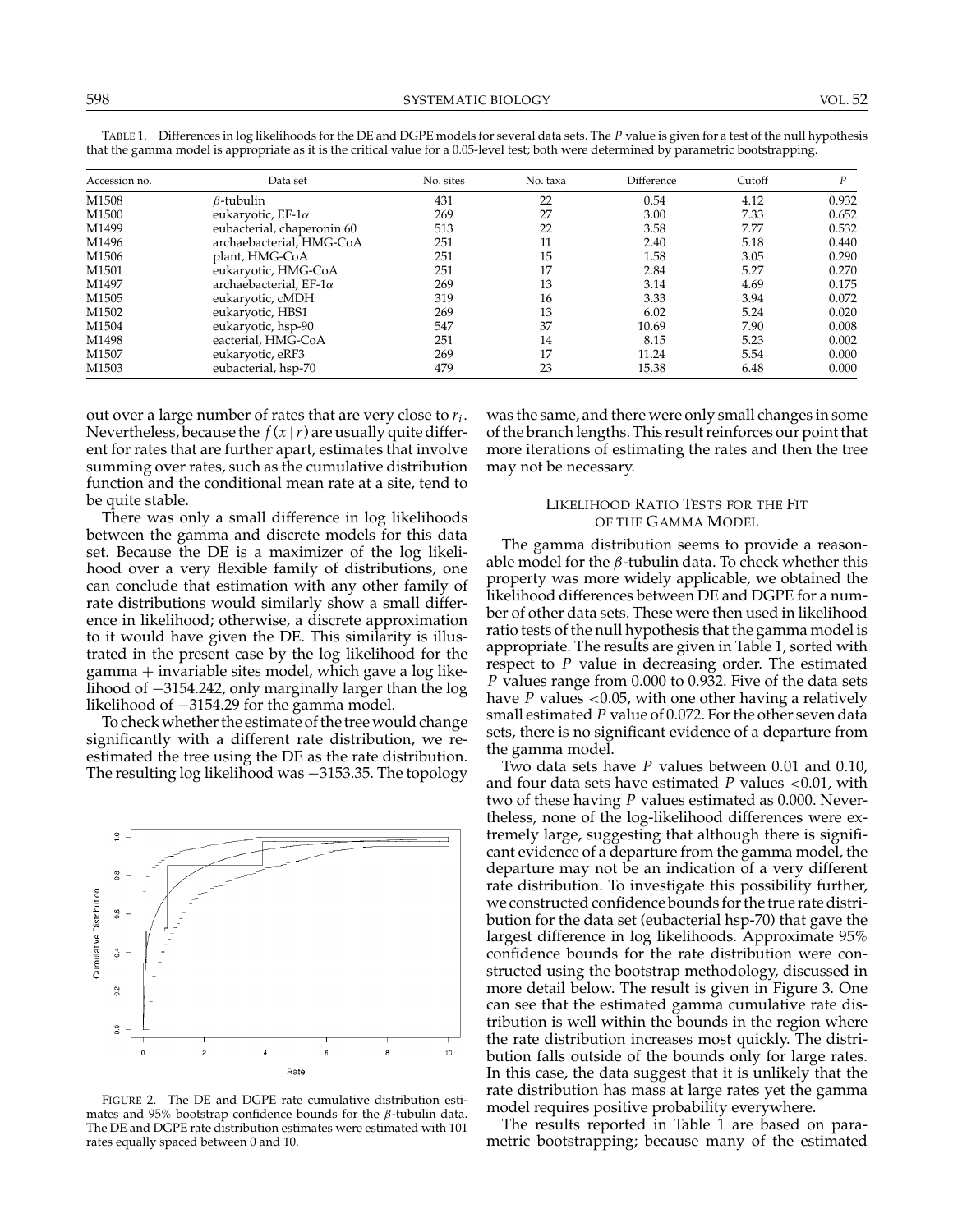

FIGURE 3. The gamma rate distribution estimates and 95% bootstrap confidence bounds for the eubacterial hsp-70 data set. The dashed line gives the cumulative distribution function for a gamma distribution with  $\alpha = 0.563$ , the DGPE of  $\alpha$ .

probabilities in the DE are on the boundary of the parameter space it is unlikely that usual likelihood theory is applicable here. To approximate the distribution of the differences in log likelihoods under the null hypothesis, we repeatedly simulated data from a gamma model and obtained the differences in log likelihoods between the DE and the DGE for each of the simulated data sets. The critical value for an  $\alpha$ -level test can then be estimated as the  $(1 - \alpha) \times 100$ th percentile of the differences in log likelihoods from the simulated data sets and the *P* value as the proportion of simulated samples with larger loglikelihood differences than the difference observed for the actual data. We made these estimations separately for each of the data sets that were analyzed. Table 1 reports the critical values (cutoff) for a 0.05-level test and *P* values for each of the data sets. Simulated data were generated using Pseq-Gen (Rambaut and Grassley, 1997) with the estimated tree and estimated DGPE  $\alpha$  value. A total of 1,000 simulated samples were generated for each data set. The DE and DGPE were estimated with 101 equally spaced rates.

# BOOTSTRAP ESTIMATION OF CONFIDENCE BOUNDS

The discrete rate distribution estimates can be used to obtain bootstrap confidence bounds for the actual rate distribution. We used this method to obtain confidence bounds for the cumulative rate distribution at each of the rates. The procedure is described as follows:

- 1. Sample *with replacement* sites from the *n* sites available and record the data at these sites as  $x_1^*, \ldots, x_n^*$ .
- 2. Estimate the discrete rate distribution with the selected sites.
- 3. Store the values of the estimated cumulative distribution function at the grid points  $G(r_1)^*, \ldots, G(r_k)^*$ .

Steps 1–3 are repeated a large number of times. Upon conclusion, the lower and upper bounds for a  $(1 - \alpha) \times 100\%$ 

confidence interval for  $G(r_i)$  are taken as the  $\alpha/2$ th and  $(1 - \alpha/2)$ th percentiles of the generated  $G(r_j)^*$ . This method of bootstrapping is sometimes referred to as the percentile method (Davison and Hinkley, 1997: sect. 5.3) and has been shown to give appropriate coverage properties in a number of cases.

The bootstrap bounds calculated through the above method are marginal bounds: the probability is approximately 1 –  $\alpha$  that the actual rate distribution at  $r_i$  will be within the bounds given. The bounds are not however simultaneous: the probability is less than  $1 - \alpha$  that the actual distribution will be contained within the bounds simultaneously at each  $r_i$ . To change the bounds to simultaneous bounds we used the above strategy to obtain the shape of the initial bounds. Let *lr* and *ur* denote the resulting lower and upper bounds at rate *r*. Logistic transformations were applied to these bounds, giving new bounds  $\log(l_r/[1 - l_r])$  and  $\log(u_r/[1 - u_r])$  on the logistic scale. A bisection algorithm was then used to determine the smallest constant  $a > 0$  so that  $(1 - \alpha) \times 100\%$ of the generated rate distributions *G*<sup>∗</sup> satisfied that

$$
\log(l_r/[1 - l_r]) - a \le \log\{G^*(r)/[1 - G^*(r)]\}
$$
  

$$
\le \log(u_r/[1 - u_r]) + a
$$

simultaneously for all *a*. This process gives simultaneous bounds on the logit scale. To transform back to the cumulative distribution scale, a bound *b* was transformed to  $\exp(b)/[1 + \exp(b)]$ . Note that this same additive adjustment could have been made on the original scale; however, it can lead to a violation of the restriction that the bounds be between 0 and 1.

The bootstrap bounds based on 1,000 bootstrap simulations for the  $\beta$ -tubulin data are included in Figure 2. The gamma estimate is within the bootstrap bounds, and the bounds are tight: No distribution with a single mass point (which corresponds to not requiring a rate distribution) would fall within the bounds, and any reasonable rate distribution would have to have a rapid rate of increase.

# RATE ESTIMATION

Estimating the rate of evolution of sites in proteins has recently been recognized as important to the undestanding and/or prediction of their functional or structural properties (Gaucher et al., 2001; Simon et al., 2002; Blouin et al., 2003; Blouin et al., unpubl.). Estimates of rates are most naturally constructed from the conditional distribution of rates given the data at a site, which can by obtained through Bayes's formula:

$$
p(r_j \mid x) = f(x \mid r_j) \zeta_j \Bigg/ \Bigg( \sum_j f(x \mid r_j) \zeta_j \Bigg).
$$

The most common rate estimate is the conditional mode: the rate giving the largest conditional probability  $p(r_j | x)$ . An alternative rate estimate that is sometimes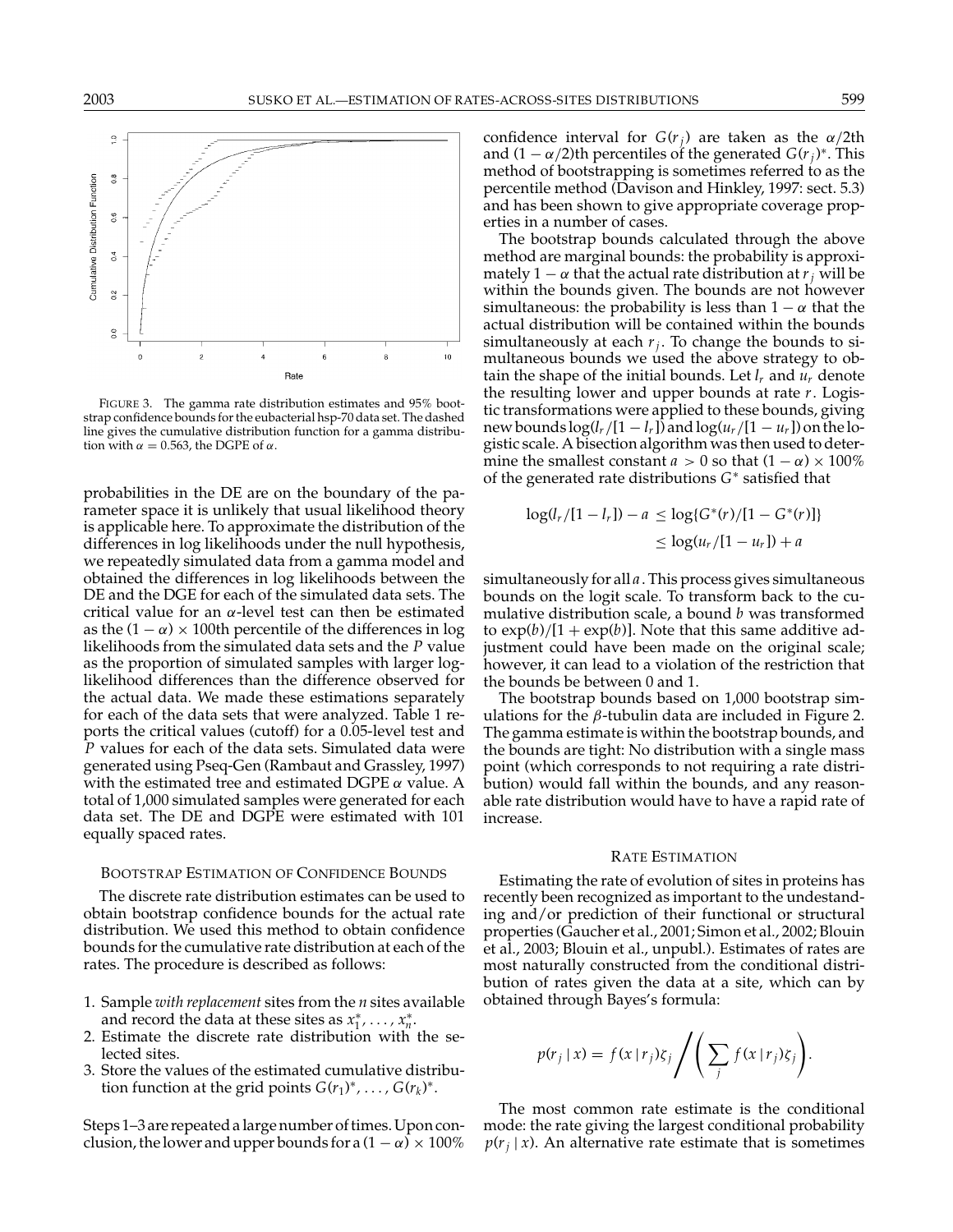TABLE 2. The rate distribution estimates for the DE (maximum likelihood, ML) and the DGE from TREE-PUZZLE for the  $\beta$ -tubulin data set.

|                   | DGE |       |       |  |
|-------------------|-----|-------|-------|--|
| ML rate estimate  |     | 0.551 | 3.393 |  |
|                   | 298 |       |       |  |
|                   |     | 51    | 35    |  |
| $\frac{0.8}{3.9}$ |     |       | 42    |  |
| 10                |     |       | 5     |  |

used is the conditional mean estimate:

$$
E[r \mid x] = \sum_j r_j p(r_j \mid x),
$$

which has the optimality property of giving minimal expected mean square error.

Different rate estimates are obtained from different methods of rate distribution estimation. Our interest here is in contrasting a "conventional" rate estimates (DGE) with more flexible estimates. We consider the differences that result using the DGE and DE of rate distributions for the  $\beta$ -tubulin amino acid data set.

Table 2 gives the conditional mode rate estimates using the DE, estimated with 101 rates, of the rate distribution cross-tabulated against the conditional mode rate estimates from the DGE obtained from TREE-PUZZLE with four rate categories. Many of the rates are similar: 51 of the sites have rates that are estimated to be 0.551 by TREE-PUZZLE, and these are estimated as 0.8 by using the discrete rate distribution estimate. Similarly 42 of the rates are estimated as 3.9 using the discrete distribution and as 3.933 by TREE-PUZZLE. One difference that is worth noting is the five sites that were estimated to have a large rate of 10 using the discrete distribution but that were estimated to have a rate of 3.393 by the discrete gamma. The estimated conditional probability  $p(10 | x)$ for these sites provides an indication of how likely it is that the rates at these sites are much larger than 4. For the five sites with estimated rates of 10, these estimated conditional probabilities were 0.89, 0.77, 0.56, 0.99, and 0.93, giving strong evidence for an estimated rate of 10. The difficulty for the gamma estimates is the discrete nature of the approximation used by the discrete gamma model. The largest rate category is always of the form  $(b, \infty)$ , with *b* chosen so that the probability of the interval under the gamma model is  $1/k$ . For many  $\alpha$  parameters, this value will be small, and so any rate that is very large will be assigned the relatively small rate *b*.

Figure 4 includes scatter plots comparing the conditional mean and mode estimates corresponding to the different forms of rate distribution estimation for the  $\beta$ -tubulin data set. The DE and DGPE rate distribution estimates had mass on 101 values between 0 and 10. The DGE is for a discrete gamma model obtained from TREE-PUZZLE with four equal-probability rate categories. As with the conditional mode estimates, a major feature is that a number of sites are estimated to have large rates using the DE but relatively small estimated rates based on the DGE. This is true when comparisons are made between the DGE and DGPE estimates as well. The discrepancy between the DGE and DGPE, which are both based on a gamma model, indicates that the DGE are in error largely because of the large last rate category. This error can be avoided by using a larger number of categories when fitting the models. In practice, however, a small number of categories is often used. Moreover, while the use of a small number of rate categories may not appreciably affect the estimation of topology and will make computation more manageable, the example indicates that the rate estimates may be poor. One possible adjustment would be to use a DGE for estimation of the topology and then use DGPE to estimate the rates afterwards.

The DGPE mean rate estimates for the  $\beta$ -tubulin data set are highly correlated with but different from the DGPE mode rate estimates. The majority of mode rate estimates are smaller than the mean estimates, with a few large rate estimates providing exceptions. Plots of conditional distributions or rates for the sites where the mode and mean estimates differed most indicated that skewness in these distributions caused these estimates to differ.

One of the other features of note in Figure 4 is the agreement between the DE mean rates and DGPE mean rates. For the  $\beta$ -tubulin data set, the likelihood ratio test for the null hypothesis that the gamma model is appropriate gave a *P* value of 0.932. Because there is no significant evidence that the gamma model is inappropriate, the rate estimates can be expected to be similar and this turned out to be the case. In contrast, the likelihood ratio test for the eubacterial hsp-70 data set gave a *P* value that was estimated as 0.000. Although the result of the test indicates a significant departure from the gamma model, the plot of the gamma distribution function with bootstrap bounds (Fig. 3), suggests that the departure is not large in magnitude. Because the gamma distribution falls outside of the bootstrap bounds only for large rates, and in this case falls below the bootstrap bounds, the plot suggests that the gamma distribution places a little too much mass at larger rates. The implication of this bias for rate estimation should be that large DGPE rate estimates will be larger than the corresponding DE rate estimates. This indeed turns out to be the case, as is illustrated in Figure 5, which plots the DGPE means against the DE means. Some of the smaller rate estimates also appear to be underestimated. For this data set, if an analysis were being conducted where rate estimation was important, the DE rate estimates would be preferred because they do not assume a gamma model, which in this case can be rejected.

# **DISCUSSION**

The rate distribution cannot be expected to be fully recovered from character data alone. Nevertheless significant information can be obtained from data. The bounds for the rate distribution given in Figure 2 are tight and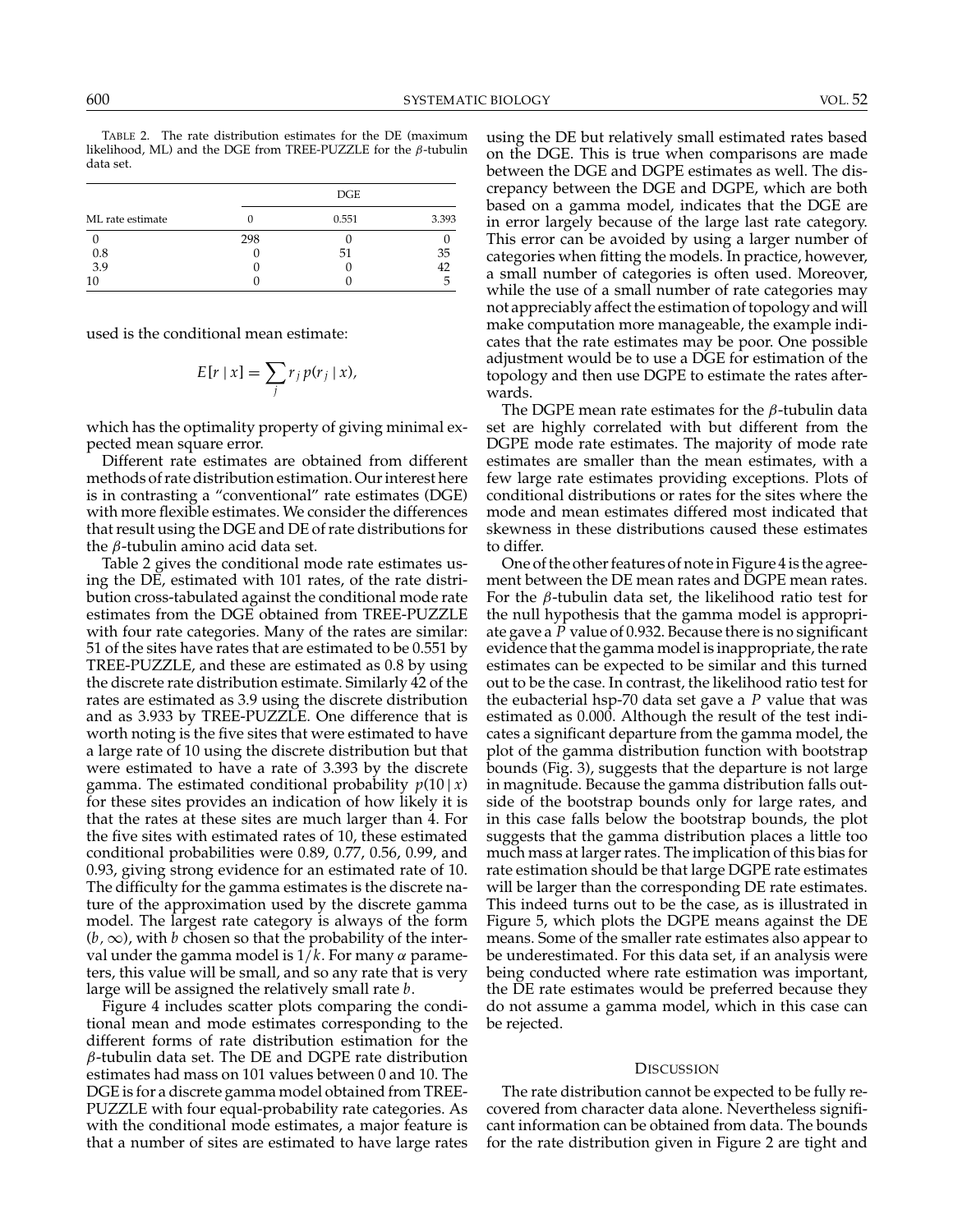

FIGURE 4. Scatter plots comparing the different conditional mean and mode estimates corresponding to the different forms of rate distribution estimation for the β-tubulin data set. The DE and DGPE rate distribution estimates had mass on 101 values between 0 and 10. The DGE is for a discrete gamma with four equal-probability rate categories.

do not allow for many choices of rate distribution. Moreover, at least for the types of data sets that have been considered here, the gamma distribution often provides a reasonable model for the rate distribution (similar conclusions were arrived at by Waddell et al., 1997). The appropriateness of the gamma model was inferred by comparison with the discrete model, which provides a very flexible family of rates distributions that can be used for comparison with a parametric family and to construct bootstrap confidence bounds. In constrast, likelihood ratio comparisons between the gamma model and other parametric models usually suffer from the difficulty that the models are nonnested and always suffer from the fact that the alternative parametric families imply restrictions on the alternate form of the rate distribution.

One of the other conclusions that comes out of the analysis is that for estimation of the rate at a site, it may be valuable to consider a DGPE with a larger number of rate categories rather than those for the DGE. The heavy right tail of the gamma distribution creates a very large last rate category so that a few sites with rates that should be inferred as much larger than the rest will be grouped into this largest rate category using the DGE. Sites with large rates are important because they are often suspected of being in locations in the sequence that are not functionally or spatially constrained for the organisms under study. Accurate identification of unconstrained versus constrained sites is required if inferences regarding function are to be made from analyses of site rates. Finally, in cases where rate estimation is important and a gamma model can be rejected, the DE mean rate estimates, which do not require a gamma assumption, provide a robust alternative to gamma estimates. Software to obtain the DE, DGPE rate distributions, and rate estimates is available at http://www.mathstat.dal.ca/<sup>∼</sup>tsusko.

Although we did not find much evidence for changed tree topologies, the rate distribution can in principle make a big difference to estimation, especially if there are long branches present (Huelsenbeck, 1995; Sullivan and Swofford, 2001). Ideally, the shape parameter of the gamma rate distribution should be re-estimated for every tree examined during the course of maximum-likelihood estimation. Computational limitations associated with the recalculation of site likelihoods when optimizing  $\alpha$ using the standard DGE discretization have made this re-estimation all but impossible. However, implementation of the DGPE rate estimation with the number of rate categories comparable to that of the traditional DGE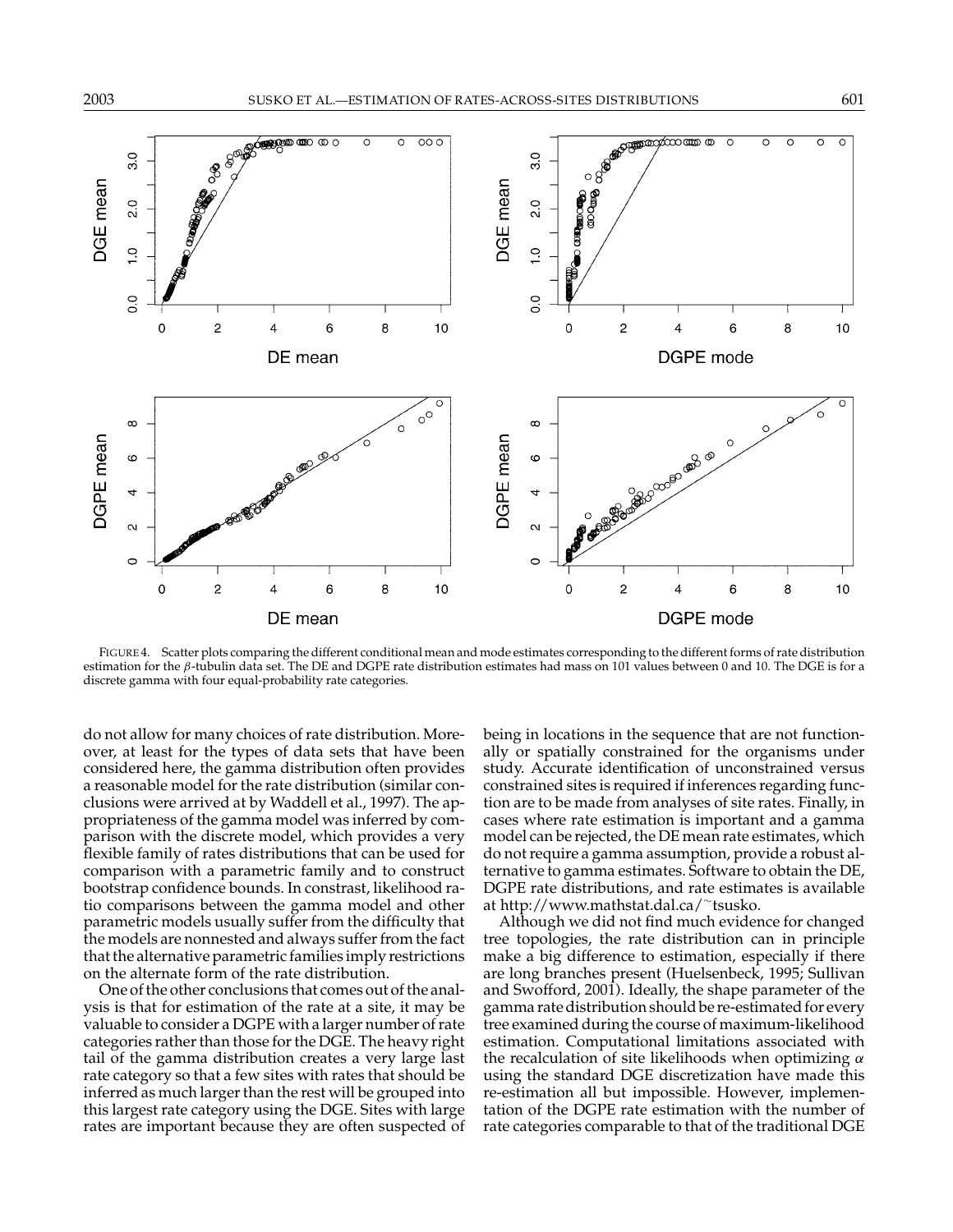

FIGURE 5. A scatter plot comparing the DGPE conditional means with the DE conditional means for the eubacterial hsp-70 data set.

method should allow for a much greater speed of computation and could permit the re-estimation of the rate distribution for all trees examined, potentially improving the estimation of topologies. Furthermore, use of DE and DGPE distributions with a large number of rates and a fixed tree should allow for much more accurate estimation of the rates of evolution at sites. This will be extremely useful to those developing more realistic models of protein evolution.

Yang et al. (2000) considered a similar problem in which the rate of nonsynomymous to synonymous substitutions is allowed to vary across sites. They considered 10 parametric families as models for the distribution of these rates. Although these are a different type of rate than what is being considered here, for 7 of the 10 genes they considered the difference between the log likelihood for a gamma model and the best other parametric model was less than 4. For one of the data sets, the difference was 20, and for two others it was larger than 5. A discrete model, such as the DE considered here but with a small number of categories, fit well for all of the data sets.

The discussion here assumed a model where rates vary across sites but are constant at a given site. Recent work by Lockhart et al. (1998), Galtier (2001), and Susko et al. (2002), among others, has suggested that the rates of molecular evolution often vary across subtrees of the larger evolutionary tree as well as across sites.

#### ACKNOWLEDGMENTS

E.S. and C.F are supported by the Natural Sciences and Engineering Research Council of Canada. A.J.R. thanks the Canadian Institute for Advanced Research Program in Evolutionary Biology for fellowship support. A.J.R. and C.B. were supported by NSERC Operating Grant 227085-00 and NSERC Genomics Grant 228263-99. This collaboration is part of a Genome Atlantic/Genome Canada Large-Scale Project.

#### **REFERENCES**

BLOUIN, C., Y. BOUCHER, AND A. ROGER. 2003. Inferring functional constraints and divergence in protein families using 3D mapping of phylogenetic information. Nucleic Acids Res. 31:790–797.

- BLOUIN, C., E. SUSKO, AND A. ROGER. 2002. Structural determinants of evolutionary constraints in enolase. Preprint.
- DAVISON, A. C., AND D. V. HINKLEY. 1997. Bootstrap methods and their application. Cambridge Univ. Press, New York.
- DAYHOFF, M. O., AND R. V. ECK. 1968. Atlas of protein sequence and structure 1967–1968. National Biomedical Research Foundation, Silver Spring, Maryland.
- DAYHOFF, M. O., R. M. SCHWARTZ, AND B. C. ORCUTT. 1979. A model of evolutionary change in proteins. Pages 345–352 *in* Atlas of protein sequence and structure, Volume 5, supplement 3 (M. O. Dayhoff, ed.). National Biomedical Research Foundation, Silver Spring, Maryland.
- FELSENSTEIN, J. 1993. PHYLIP (phylogeny inference package), version 3.5c. Distributed by the author, Department of Genetics, Univ. Washington, Seattle.
- FELSENSTEIN, J., AND G. A. CHURCHILL. 1996. A hidden Markov model approach to variation among sites in rate of evolution. Mol. Biol. Evol. 13:93–104.
- FITCH, W. M., AND E. MARKOWITZ. 1970. An improved method for determining codon variability in a gene and its application to the rate of fixation of mutations in evolution. Biochem. Genet. 4:579– 593.
- GALTIER, N. 2001. Maximum-likelihood phylogenetic analysis under a covarion-like model. Mol. Biol. Evol. 18:866–873.
- GAUCHER, E. A., M. M. MIYAMOTO, AND S. A. BENNER. 2001. Functionstructure analysis of proteins using covarion-based evolutionary approaches: Elongation factors. Proc. Natl. Acad. Sci. USA 98:548– 552.
- GU, X., Y. FU, AND W. LI. 1995. Maximum likelihood estimation of the heterogeneity of substitution rate among nucleotide sites. Mol. Biol. Evol. 12:546–557.
- HUELSENBECK, J. P. 1995. Performance of phylogenetic methods in simulation. Syst. Biol. 44:17–48.
- HUELSENBECK, J. P. 1997. Is the Felsenstein zone a fly trap? Syst. Biol. 46:69–74.
- LOCKHART, P. J., D. H. HUSON, U. MAIRER, M. J. FRAUNHOLZ, Y. VAN DE PEER, A. C. BARBROOK, C. J. HOWE, AND M. A. STEEL. 1998. A covariotide model explains apparent phylogenetic structure of oxygenic photosynthetic lineages. Mol. Biol. Evol. 15:1183– 1188.
- LOPEZ, P., D. CASANE, AND H. PHILIPPE. 2002. Heterotachy, an important process of protein evolution. Mol. Biol. Evol. 19:1–7
- NEI, M. 1987. Molecular evolutionary genetics. Columbia Univ. Press, New York.
- RAMBAUT, A., AND N. C. GRASSLY. 1997. Seq-Gen: An application for the Monte Carlo simulation of DNA sequence evolution along phylogenetic trees. Comput. Appl. Biosci. 13:235–238.
- SILBERMAN, J. D., C. G. CLARK, L. S. DIAMOND, AND M. L. SOGIN. 1999. Phylogeny of the genera *Entamoeba* and *Endolimax* as deduced from small-subunit ribosomal RNA sequences. Mol. Biol. Evol. 16:1740– 1751.
- SIMON, A. L., E. A. STONE, AND A. SIDOW. 2002. Inference of functional regions in proteins by quantification of evolutionary constraints. Proc. Natl. Acad. Sci. USA 99:2912–2917.
- STRIMMER, K., AND A. VON HAESELER. 1996. Quartet puzzling: A quartet maximum likelihood method for reconstructing tree topologies. Mol. Biol. Evol. 13:964–969.
- SULLIVAN, J., AND D. L. SWOFFORD. 2001. Should we use model-based methods for phylogenetic inference when we know that assumptions about among-site rate variation and nucleotide substitution pattern are violated? Syst. Biol. 50:723–729.
- SUSKO, E., Y. INAGAKI, C. FIELD, M. E. HOLDER, AND A. J. ROGER. 2002. Testing for differences in rates across sites distributions in phylogenetic subtrees. Mol. Biol. Evol. 19:1514–1523.
- SWOFFORD, D. L. 2000. PAUP<sup>∗</sup>: Phylogenetic analysis using parsimony (\*and other methods), version 4. Sinauer, Sunderland, **Massachusetts**
- THOMPSON, J. D., D. G. HIGGINS, AND T. J. GIBSON. 1994. Clustalw: Improving the sensitivity of progressive multiple sequence alignment through sequence weighting, position-specific gap penalties and weight matrix choice. Nucleic Acids Res. 22:4673–4680.
- UZZEL, T., AND K. W. CORBIN. 1971. Fitting discrete probability distributions to evolutionary events. Science 173:1089– 1096.